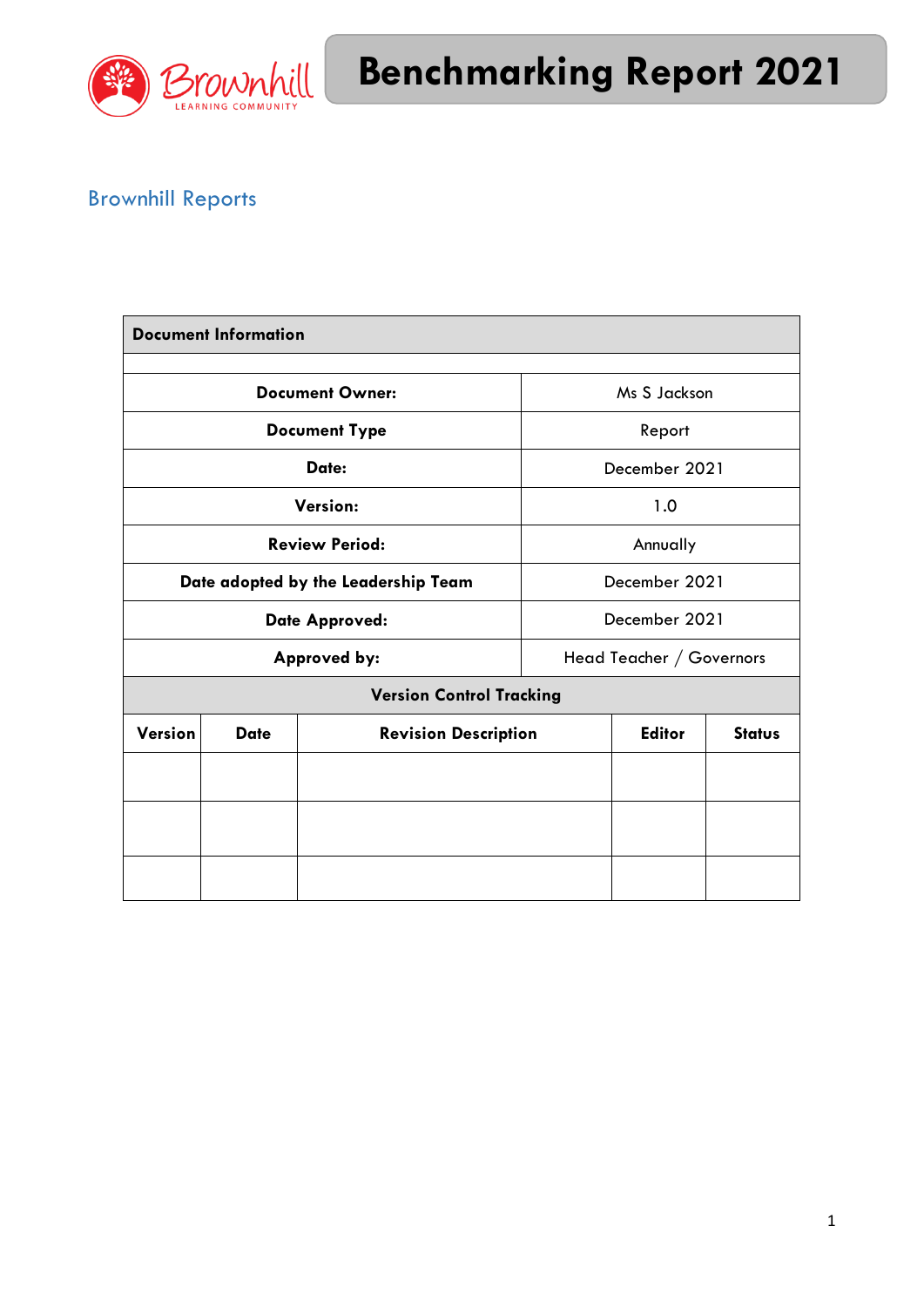

## **Background**

Schools (including PRU's) are expected to [compare their budget with schools or trusts in similar circumstances](https://schools-financial-benchmarking.service.gov.uk/) (benchmarking), to see if spending could be more efficient by:

- identifying schools or trusts that are similar to the BLC, or with similar challenges
- compare the BLC spending with similar schools or trusts
- comparing the BLC staffing structures with similar schools
- find contact details for similar schools

#### **Benchmarking helps you plan**

For school budgets, there are 4 main cost areas:

- staff
- premises (for example, building maintenance)
- occupation (the cost of occupying the school building, for example, energy and water)
- supplies and services (for example, stationery, books and examination fees)

#### **Benchmarking helps you:**

- look at spend in these areas overall, as well as sub-categories of spend
- compare your spend with other similar schools (or academy trusts)
- inform your school development process

#### **Benchmarking helps you make changes**

Benchmarking helps you to consider how to use your resources to support high-quality teaching and the best education outcomes for your pupils.

Benchmarking helps you to connect with other schools or trusts to discuss challenges and successes. This can help you consider whether:

- your resource allocations are working for you
- you can improve outcomes by doing things differently

#### **Limitations of benchmarking**

Benchmarking is only a guide. Some schools or trusts may find themselves at the lower or upper extremes of the data. You should consider other things you know about your school when assessing the data.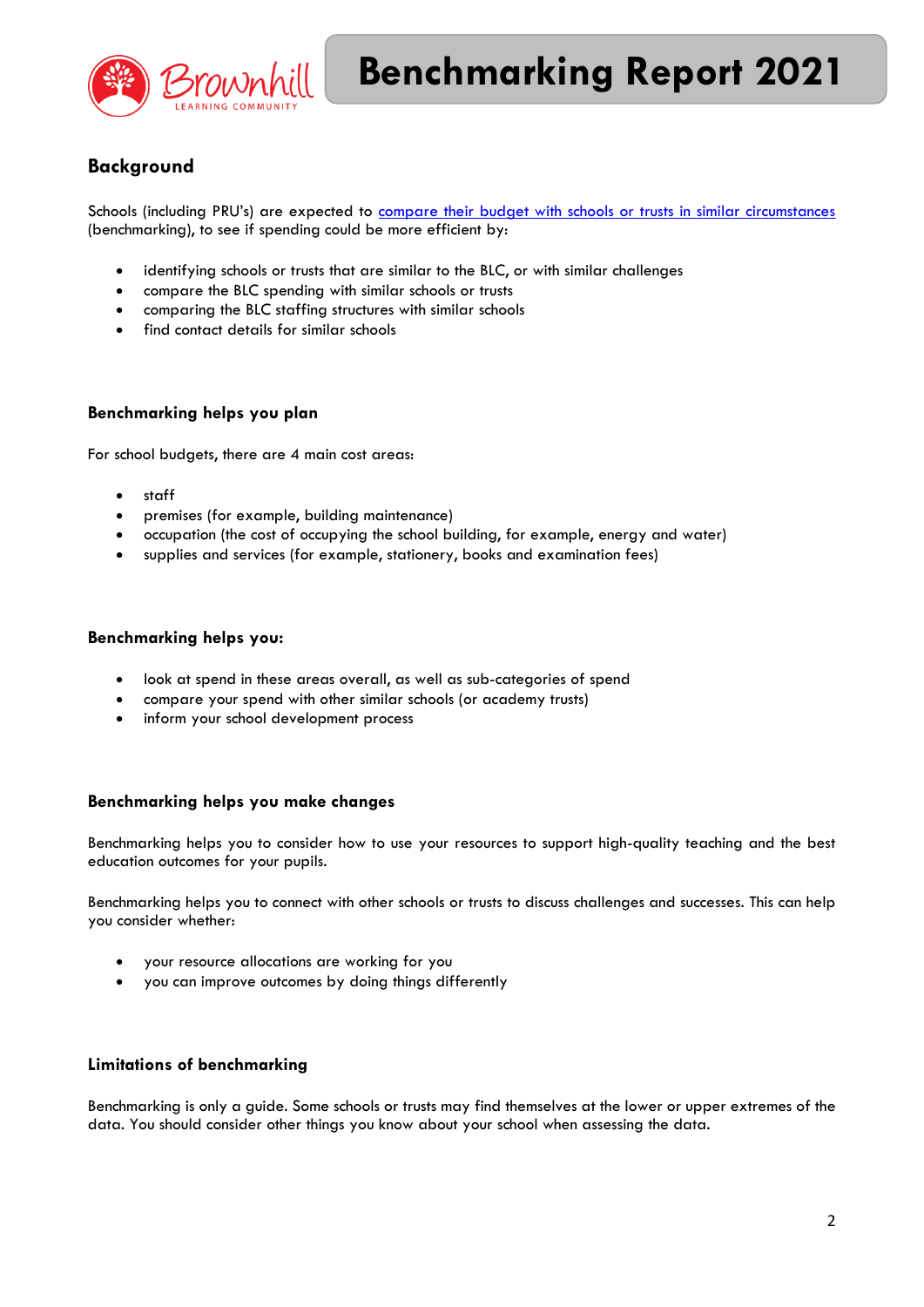

# **Benchmarking Website Data**

I have interrogated the website to find establishments that are multi-sited and offer education provision to a wide variety of need. It is worth noting all totals and amounts shown are for Brownhill School only.

I have selected establishments that offer similar provision by researching their websites and downloaded the information from the benchmarking website to manipulate the data into graphs.

Given our unique circumstances I have chosen establishments based on the following criteria i.e.

- multi-sited organisation
- offering both primary and secondary provision
- short and long term provision
- pupils with a variety of need
- offsite provision and vocational curriculum

The establishments I have compared our expenditure to are:

**Education Diversity, Blackpool** (PRUs) – 4 sites pupils aged 6-16. Provide provision for permanent exclusions, managed moves, out of area, vulnerable pupils, SEN, challenging behaviour referred by schools and medical professionals.

**Danesgate Community, York** (PRU) – 3 sites aged 5 -16. Provide provision for permanent exclusions, pupils at risk of exclusion, SEMH, short term & long term placements and outreach. 3 units on one site.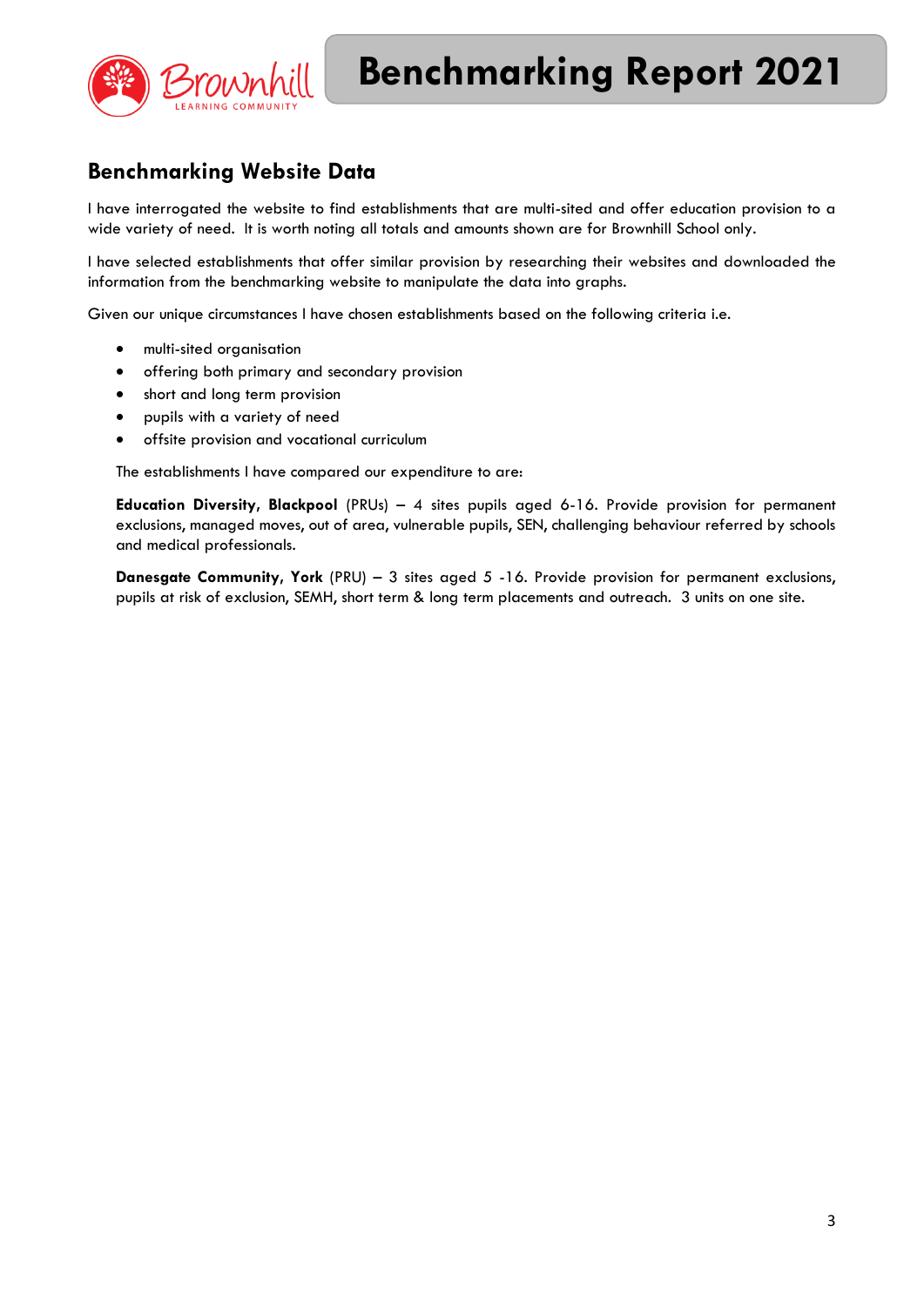

# **Salary Expenditure**

Staffing costs represents the high proportion of total expenditure for all establishments.



From my research Danesgate centres are all located on one campus. Some of our pupils who are disengaged in their learning are offered alternative provision tailored tin individual needs and packages of support are brokered with external suppliers.



Some staff included in this area are not admin & clerical staff as such, two posts within this sections are the schools IT Technician and the ICT Manager. It is hard to compare this area as the other two establishments may only have one team, covering multi-sites, whereas Brownhill Learning Community, we have three offices as well as a business team consisting of the Data and Exams officer, Assistant School Business Manager and the School Business Lead.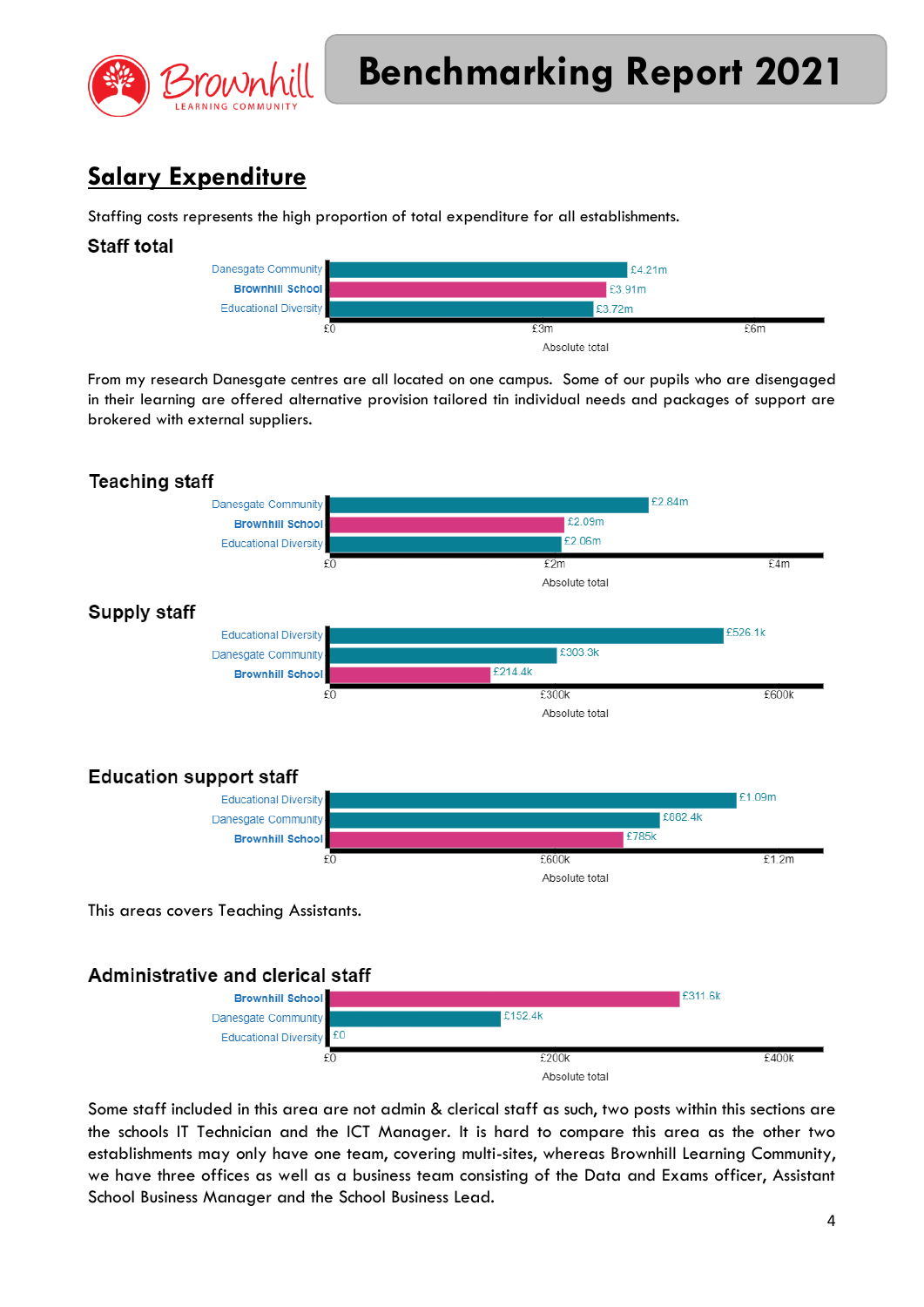

### Other staff costs



#### **Other staff**

In this area Brownhill Learning Community have quite a lot of 'other staff' such as the Learning Support Lead, Progression Officer, Welfare Lead, Family Support Workers, Community Development Officer, School Counsellors and the Youth Team. We view the welfare of our pupils as high priority and provide welfare support to pupils and their families to ensure our pupils can access and make the most of their education. The majority of our cohort are involved with other agencies regarding their welfare. The Staff mentioned above take the lead and attend the majority of meetings regarding welfare matters, alternative provision, careers and attendance so that teachers can concentrate on teaching and learning. This could be why the costs in this area shown below are considerably higher than the other establishments.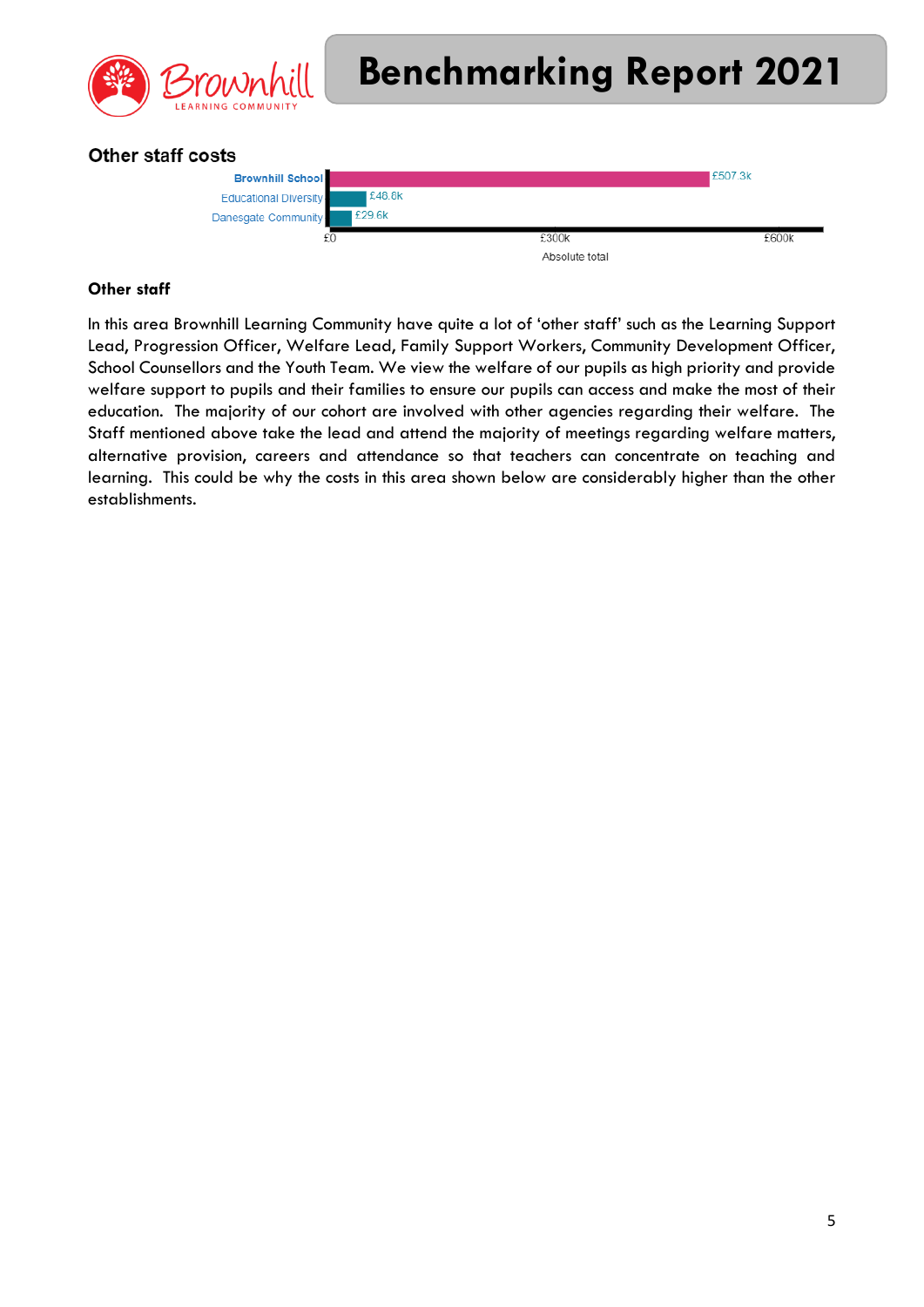

# **Other key areas of expenditure**

## **Premises total**



This area covers the following:

- **•** Cleaning
- **•** Caretaking
- Technical Service
- **•** Equipment for Cleaning/Caretaking
- **•** Building Maintenance
- Grounds Maintenance

It would seem we are the highest spender but are still comparable, especially with Educational Diversity. This area for the BLC will be high as we sustain a lot of malicious damage by our pupils due to their behavioural circumstances. School do pursue parents/carers for costs towards the repair of the damage but this can sometimes prove difficult to obtain due to family income/engagement from parents.

### **Occupation total**



This area covers:

- **•** Utilities
- Rates
- **•** Insurances
- **Catering**

The BLC costs for this area is considerably higer than the two other schools, this could be either the other schools allocate budget under other areas of expenditure or that some of them do not pay rates on their buildings.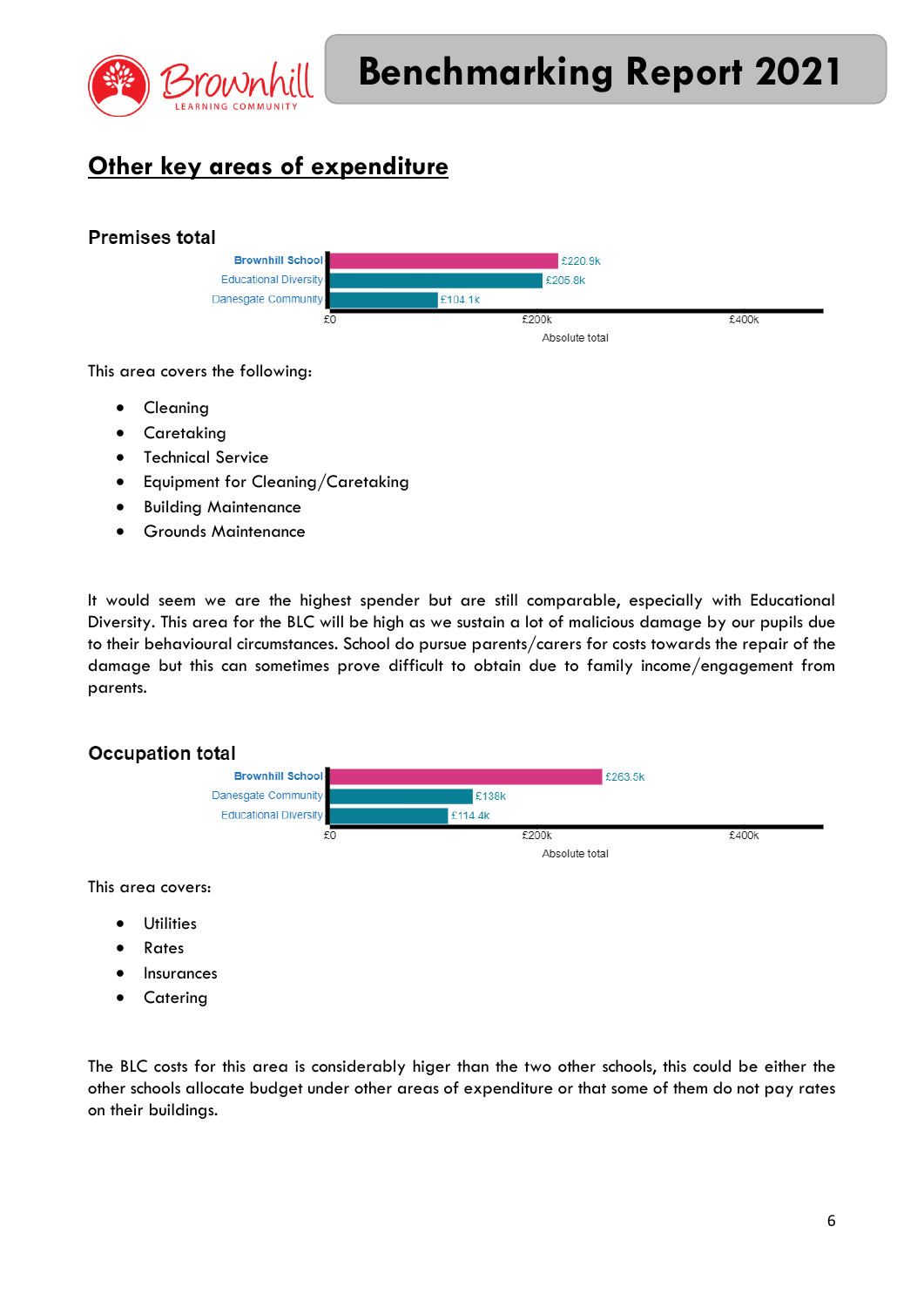

## Supplies and services total



From the totals shown in supplies and services it would seem the BLC is not at all comparable. However, as shown below in Special facilities, the BLC allocate a large proportion of their service/supplies expenditure to this section.

High spend areas such as careers, home to school transport and alternative provision is allocated as special facilities under the guidance of the LA'S finance team. So with the total from Supplies and services and Special facilities, we are actually very comparable to Educational Diversity especially, having a similar expense total.  $(E211k + E306.3k = E517.3k)$ 



As seen from the graph below, overall, our schools expenditure is extremely similar and comparable to the two other schools within this report. Despite our provision being very unique, we are confident that our allocations within our schools budget is proportioned appropriately, providing the best provision and educational environment for all students and staff to achieve school and career developments.